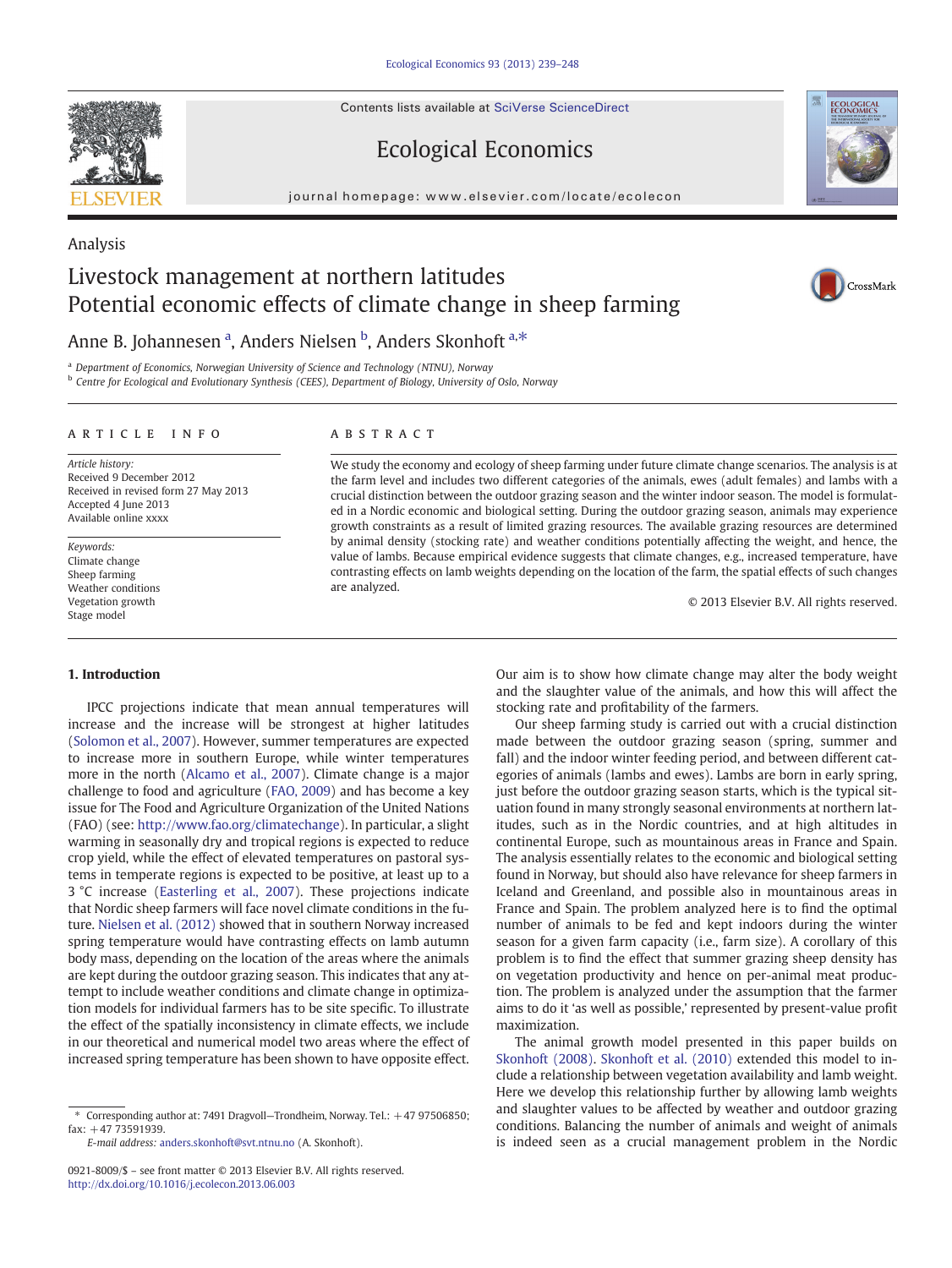<span id="page-1-0"></span>countries as well as other places (e.g., [Mysterud and Austrheim, 2005;](#page-9-0) [Olafsdottir and Juliusson, 2000\)](#page-9-0).

In the natural resource and agricultural economics literature, there is an increased focus on the potential effects of climate changes and weather uncertainty. [Diekert et al. \(2010\)](#page-9-0), analyzing the Barents Sea cod fishery, assume that climate changes are channeled through a temperature variable affecting the recruitment of the cod stock, and where a higher temperature improves the recruitment. [Hannesson](#page-9-0) [\(2007\)](#page-9-0) also studies a situation where climate changes are materialized through sea temperature. His analysis is dealing with potential effects on the migration pattern of fish between the exclusive economic zones of different countries. [Quaas and Baumgärtner \(2012\)](#page-9-0) study optimal livestock management in semi-arid rangelands with uncertain rainfall. Rainfall has no direct effect on livestock growth in their model, but affects the grazing capacity of the rangeland. They solve for the optimal stocking rate and demonstrate how it is influenced by the degree of risk aversion and amount of rainfall.

The present study differs from the above contributions in two ways. First, we consider climatic factors (i.e., temperature) as having no direct impact on animal recruitment as in [Diekert et al. \(2010\),](#page-9-0) but as detrimental to lamb slaughter weights and hence, the per animal market values. Furthermore, we present and analyze an age-specific model consisting of adult animals and lambs. Second, along with empirical findings, we consider increased spring temperature as having a positive or negative effect on lamb slaughter weights depending on the specific site of consideration; that is, the spatial pattern and the location of the farm play a role. We focus on two mountain ranges and two scenarios; the Northern scenario, exemplified by Forollhogna in Trøndelag and the Southwestern scenario, exemplified by the western side of Hardangervidda, where increased spring temperature has been shown to have a positive and negative effect, respectively, on lamb growth over summer ([Nielsen et al., 2012\)](#page-9-0). See Fig. 1. We analyze how temperature changes may alter the optimal slaughtering composition (lamb and ewes), the stocking rate, and profitability of the farmers. We therefore distinguish between the direct effect of a temperature change; that is, the effect on lamb weights, and the indirect effect which reflects that farmers may adapt to temperature changes by adjusting the size of the sheep population. This distinction adds new insight of potential effects of climate change on farm economy as climate studies usually focus only on the direct effect. No climate uncertainty is considered in the main modeling, but some possible effects of taking uncertainty and risk aversion into account are included in [Appendix A.](#page-8-0)

This paper is organized as follows. Section 2 describes briefly the Nordic sheep farming system. [Section 3](#page-2-0) provides information about sheep animal growth and presents the biological model. While animal population growth is unaffected by potential climate effects, weight growth per animal is affected and this relationship is discussed in [Section 4](#page-2-0). The revenue and cost functions follow in [Section 5](#page-3-0). The stocking problem of the farmer is then solved in [Section 6,](#page-3-0) while [Section 7](#page-4-0) provides numerical results. [Section 8](#page-7-0) summarizes our findings.

#### 2. The Nordic Sheep Farming System

There are approximately 16,000 sheep farms in Norway, all family farms. Because there are around 2.1 million animals during the outdoor grazing season, the average farm size only accounts for some 130 animals during the summer. Norwegian farms are located either close to mountain areas and other sparsely populated areas or along the coast, with a means to transport sheep to more distant alpine areas for summer grazing. The main product is meat, which accounts for about 80% of the average farmer's income. The remainder comes from wool, because sheep milk production is virtually nonexistent today ([Nersten et al., 2003](#page-9-0)). On Iceland, there are about 450,000 winterfed and 1.2 million outdoor grazing animals today. Meat is



Fig. 1. Norway and the focal areas. The Northern scenario (Forollhogna) and the Southwestern scenario (Hardangervidda) are presented in white, encapsulated with solid lines. The two other areas referred to in the text (Setesdal in the south and the eastern side of Hardangervidda) are presented in dark gray, encapsulated with dotted lines.

also the most important product from sheep farming here. On Greenland, the available land for sheep grazing is much more restricted, and the population of ewes and outdoor grazing animals in 2007 was estimated at 25,000 and 65,000, respectively [\(Austrheim et al., 2008\)](#page-9-0).

Housing and indoor feeding are required throughout the winter because of snow and harsh weather conditions ([Fig. 2\)](#page-2-0). In Norway, winter feeding typically consists of hay grown on pastures close to farms (80%), with the addition of concentrate pellets provided by the industry (20%) ([Skonhoft et al., 2010](#page-9-0)). The spring lambing scheme is controlled by the farmers because of the In Vitro Fertilization protocol used to time the lambing to fit current climatic conditions. In late spring and early summer, the animals usually graze on fenced land close to the farm at low elevations, typically in the areas where winter food for the sheep is harvested during summer. When weather conditions permit, ewes and lambs are released together into rough grazing areas in the valleys and mountains. In Norway, most sheep (about 75% of the total metabolic biomass) graze in the northern boreal and alpine region ([Austrheim et al., 2008](#page-9-0)).

The outdoor grazing season ends between late August and the middle of September. The length of the outdoor grazing season is relatively fixed, partly because of local climatic conditions but also, at least in certain areas, because local traditions and historical reasons play a role in the timing. In general the outdoor grazing season does not exceed 130 days. Throughout the outdoor grazing season, lamb growth is affected by climate conditions, both directly and indirectly through climate effects on the vegetation ([Nielsen et al., 2012](#page-9-0)).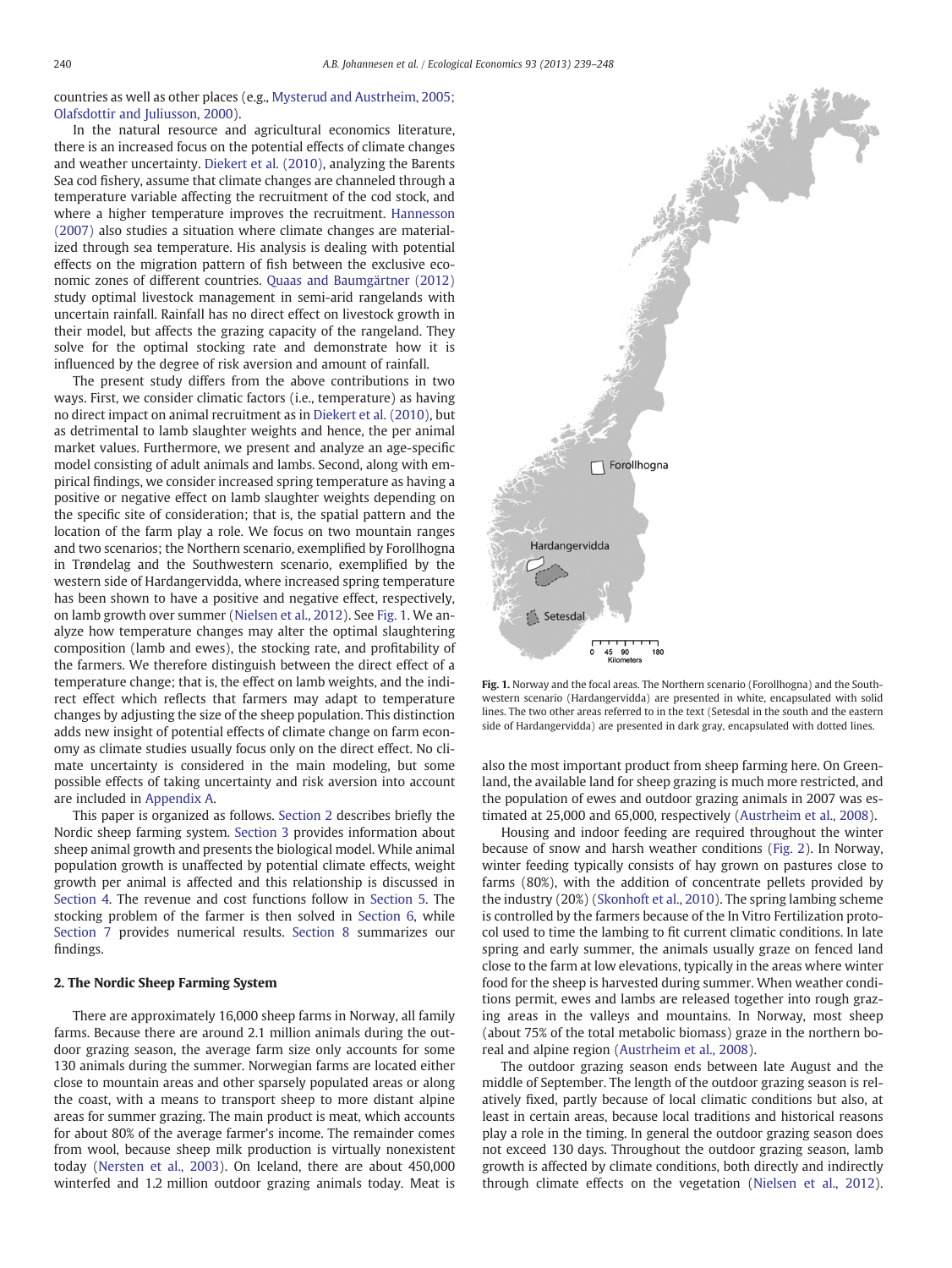<span id="page-2-0"></span>

Fig. 2. Seasonal subdivision of the Nordic sheep farming system.

However, weather conditions in winter and spring, before the lambs are released to their grazing areas, have also been shown to affect lamb autumn weights. In particular, winter conditions affect lamb autumn weights indirectly through snow melt effects on the vegetation [\(Mysterud et al., 2011; Nielsen et al., 2012](#page-9-0)), while spring temperature and precipitation has an indirect effect through their effect on plant spring phenology [\(Nielsen et al., 2012](#page-9-0)). After the grazing season, the animals are mustered and the wool is shorn. Slaughtering takes place immediately or after a period of grazing on the farmland (more details are provided in [Austrheim et al., 2008](#page-9-0)). The seasonal subdivision is similar in Iceland and Greenland.

#### 3. Biological Model

The sheep animal growth model is formulated at a discrete time with a seasonal subdivision between the outdoor grazing period (spring, summer and fall) and indoor winter-feeding period. The sheep population is structured (e.g., [Caswell, 2001\)](#page-9-0) as ewes and lambs. The farmers are in full control of the sheep population size, as fertility and the number of animals released in spring are unaffected by weather conditions. All natural mortality is supposed to occur during the grazing season and is also assumed to be independent of grazing and weather conditions. Accordingly, a change in the number of animals is independent of grazing and weather conditions. Natural mortality differs between adults and lambs, and is considered fixed and density independent. The rather low mortality rate of the lambs (see numerical [Section 7\)](#page-4-0) is due to the presence of the ewes during the whole grazing season. Lambs not slaughtered, enters the adult (ewe) population after the slaughtering period (i.e., September–October). All male lambs are slaughtered because very few (or none when artificial insemination is practiced) are kept for breeding. Therefore, only female adults are considered. Demographic data on sheep are available in [Mysterud et al. \(2002\).](#page-9-0)

The number of adult females in year  $(t+1)$  after the slaughter, consists of the previous year's adults and female lambs that have survived natural mortality and have not been slaughtered. This is written as  $X_{t+1} = Y_t s^{Y}(1-h_t^{Y}) + X_t s^{X}(1-h_t^{X})$ , where  $Y_t$  is the number of female lambs,  $s^X$  and  $s^Y$  are the natural survival rates (fractions) of adult females and lambs, respectively, and  $h_t^X$  and  $h_t^Y$  are the fractions slaughtered. With the fecundity rate b (lambs per adult female) and  $\psi$ as the fraction of female lambs recruited ( $\psi$  is usually close to 0.5),  $Y_t = \psi b X_t$  yields the number of female lambs. Therefore, the ewe population growth is governed by:

$$
X_{t+1} = \psi b X_t s^Y \left( 1 - h_t^Y \right) + X_t s^X \left( 1 - h_t^X \right).
$$
 (1)

Because the population growth Eq. (1) is linear in the number of animals, there are infinite combinations of harvesting fractions that sustain a stable population. For a constant number of animals  $X_{t+1} = X_t = X$ , we thus have:

$$
X = \psi bXs^{Y} \left(1 - h^{Y}\right) + Xs^{X} \left(1 - h^{X}\right),\tag{1'}
$$

or simply  $1 = \psi bs^{Y} (1 - h^{Y}) + s^{X} (1 - h^{X})$  when  $X > 0$  (see Fig. 3). This isocline intersects with the  $h^X$  axis at  $[1 - (1 - \psi b s^Y)/s^X]$ , which may be above or below 1. Therefore, the highest adult slaughter rate compatible with zero animal growth is  $min\{1,[1-(1-\psi bs<sup>Y</sup>)/s<sup>X</sup>]\}$ . For all realistic parameter values, it is below 1 (see numerical section), and this is assumed to hold in the subsequent analysis. The isocline intersects with the  $h_Y$  axis at  $[1 - (1 - s^X)/\psi bs^Y] < 1$  and is hence the highest lamb-slaughtering rate compatible with equilibrium.

#### 4. Weather Conditions, Herbivore Performance, and Weight Gain

High grazing pressure may cause a reduction in plant quality and/ or quantity which in turn might affect herbivore growth ([Mysterud](#page-9-0) [and Austrheim, 2005\)](#page-9-0). Experimental studies show lower autumn weight of lambs at high sheep density as compared with low sheep density [\(Mysterud and Austrheim, 2005\)](#page-9-0). In the Norwegian sheep farming system, the major growth season of the animals is when they roam freely in the mountains. Consequently, the per animal value (autumn slaughter weight) is subject to among years variation in environmental conditions (e.g., temperature and precipitation) that influence vegetation quality and quantity. It has previously been shown that local weather conditions during winter, in spring (before the animals are released to the mountains) and during summer (the outfield grazing season) affect lamb weights ([Nielsen et](#page-9-0) [al., 2012](#page-9-0)). However, which weather variable (snow depth the previous winter, precipitation or temperature in spring or summer) that is most significant varies among Norwegian mountain ranges; not only in strength, but also in direction. Increased precipitation in spring and summer on the west side of Hardangervidda (high precipitation area) is found to be negative for lamb autumn weights, while the effect is positive on the drier Hardangervidda east (see map [Fig. 1](#page-1-0)). In Forollhogna in Trøndelag, increased spring temperature implies increased lamb autumn weights while the effect is



**Fig. 3.** Equilibrium (constant animal population) harvesting relationship (Eq. (1')).  $h<sup>Y</sup>$ female lamb slaughtering fraction;  $h^X$ , ewe (adult female) slaughtering fraction.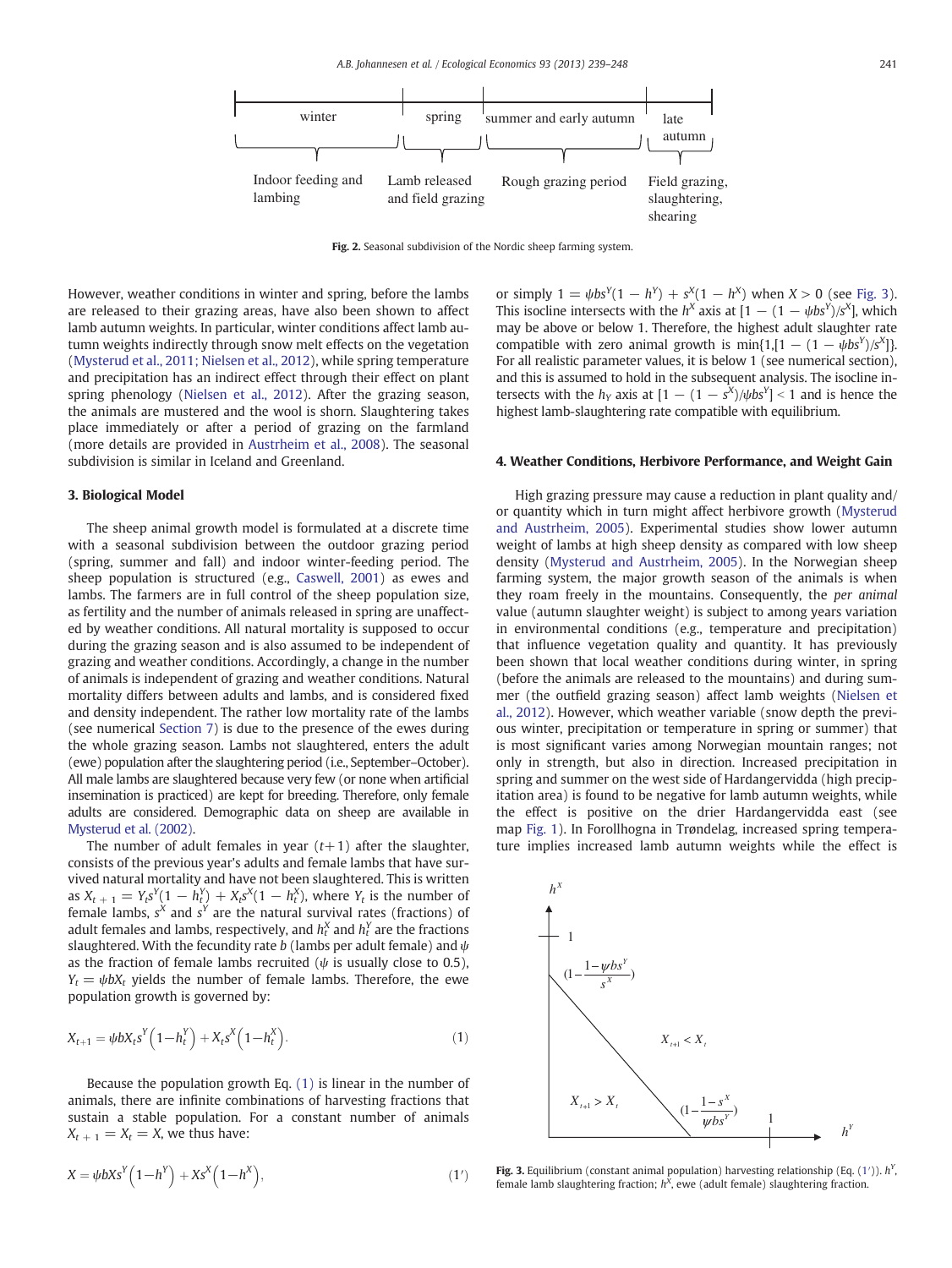<span id="page-3-0"></span>negative in Setesdal in the south and on the west side of Hardangervidda [\(Nielsen et al., 2012\)](#page-9-0).

Since the effect of certain changes in weather conditions are site specific, we choose to model two particular areas where the effect differs. We focus here on spring temperature (more precisely, mean temperature in May), but the exercise could be done on any measure of local weather conditions where its influence on lamb autumn weight is known. It is supposed that the spring population size indicates the grazing pressure during the grazing season. When in addition assuming similar grazing pressure among lambs and adults, the grazing pressure year  $t$  is hence defined by the number of animals  $(1 + b)X_t$ . The relationship between the number of grazing animals, a certain change in mean spring temperature ΔT, and lamb weight gain during the grazing season year  $\mathit{tw}^Y_t$  is therefore formulated as:

$$
w_t^Y = w^Y((1+b)X_t, \Delta T). \tag{2}
$$

As already indicated, a negative relationship between the population size and the lamb autumn weight is well-established ([Mysterud and](#page-9-0) [Austrheim, 2005; Mysterud et al., 2011](#page-9-0)), also in our focal areas [\(Nielsen](#page-9-0) [et al., 2012](#page-9-0)); that is,  $\partial w^{Y}((1 + b)X_t, \Delta T)/\partial ((1 + b)X_t) = w^{Y,1} < 0.$ This relationship is further assumed concave,  $\frac{\partial w^{Y,1}}{\partial}$  ((1 + b)X<sub>t</sub>) ≤ 0.  $\Delta T = 0$  defines the situation as it is today and  $\Delta T > 0$  hence indicates a positive shift in temperature in the future. As mentioned, the effect of  $\Delta T > 0$  is site specific and can be positive,  $\partial w^{Y}((1 + b)X_{t}, \Delta T)/\partial \Delta T =$  $w^{Y,2} > 0$ , which will be the Northern scenario, exemplified by Forollhogna in Trøndelag, or negative,  $w^{Y,2} < 0$ , which will be the Southwestern scenario, exemplified by western side of Hardangervidda. In the Northern scenario we assume that the marginal weight loss due to an increase in the sheep population is non-decreasing in the temperature, i.e.,  $\partial w^{Y,1}/\partial \Delta T \geq 0$ , whereas the opposite is assumed for the Southern scenario,  $\partial w^{Y,1}/\partial \Delta T \leq 0$  (see also numerical [Section 7\)](#page-4-0).

For the adults, there is generally no weight change during the grazing season on productive pastures while there may be some loss in low productivity areas ([Mysterud and Austrheim, 2005](#page-9-0)). However, as a reasonably good approximation, we neglect any possible connection between the amount of vegetation and weight, and therefore also any effects of weather factors on ewe weight. The ewe slaughter weight is therefore simply fixed and determined outside the model and given as:

$$
w_t^X = w^X. \tag{3}
$$

#### 5. Revenue and Costs

We disregard income from wool production, so meat sales are the only revenue component for the farmer. Slaughtering takes place in the fall after the outdoor grazing season ([Fig. 2\)](#page-2-0). Therefore, the number of ewes and female lambs removed is  $X_t s^X h_t^X$  and  $\psi b X_t s^Y h_t^Y$ , respectively. As mentioned above, the entire male lamb subpopulation  $(1 - \psi)bX_t s_Y$  is slaughtered. The number of animals removed year t is then defined as  $H_t = bX_t s^Y(\psi h_t^Y + 1 - \psi) + X_t s^X h_t^X$ . With  $p^X$  as the net (of slaughtering costs) ewe slaughtering price (NOK per kg) and  $p<sup>Y</sup>$  as the lamb net slaughtering price, both assumed to be fixed and independent of the number of animals supplied at the farm level, the current meat income of the farmer is given by  $R_t =$  $[p^{Y}w_{t}^{Y}bX_{t}s^{Y}(\psi h_{t}^{Y} + 1 - \psi) + p^{X}w_{t}^{X}X_{t}s^{X}h_{t}^{X}].$ 

The cost structure differs sharply between the outdoor grazing season and the indoor feeding season, the indoor costs being substantially higher. Throughout this analysis, we assume a given farm capacity (but see [Gauteplass and Skonhoft, 2012\)](#page-9-0). Therefore, the costs of buildings, machinery and so forth are fixed. The indoor season variable costs include labor (typically an opportunity cost), electricity, and veterinary costs in addition to fodder. It depends on the indoor

stock size and is given as  $C_t = C(X_t)$ . The cost function is assumed to be increasing and convex; that is,  $C' > 0$  and  $C'' \ge 0$ .

During the grazing period the sheep may graze on communally owned lands ('commons') or private land. Here we assume private land, so we are neglecting any possible grazing externalities. There may be some transportation and maintenance costs, but such costs are neglected because they are generally rather low. The total yearly variable cost is hence simply assumed to be the indoor season cost. Therefore, when ignoring discounting within the year, the current (yearly) profit of the farmer is described by:

$$
\pi_t = R_t - C_t = \left[ p^Y w_t^Y b X_t s^Y \left( \psi h_t^Y + 1 - \psi \right) + p^X w^X X_t s^X h_t^X \right] - C(X_t). \tag{4}
$$

#### 6. The Optimal Program

#### 6.1. Optimality Conditions

We assume that the farmer is well informed and rational, and aims to maximize the present value of profit over an infinite time horizon,  $\sum_{t=0}^{\infty} \rho^t \pi_t$ , given the biological growth constraint (Eq. [\(1\)](#page-2-0)).  $\rho = 1/\sqrt{2}$  $(1 + \delta)$  is the discount factor with  $\delta \ge 0$  as the (yearly) fixed discount rate. The Lagrange function of this problem may be written as

$$
L = \sum_{t=0}^{\infty} \left\{ \rho^t \left[ p^Y w_t^Y b X_t s^Y \left( \psi h_t^Y + 1 - \psi \right) + p^X w^X X_t s^X h_t^X - C(X_t) \right] - \rho^{t+1} \lambda_{t+1} \left[ X_{t+1} - X_t s^X \left( 1 - h_t^X \right) - \psi b X_t s^Y \left( 1 - h_t^Y \right) \right] \right\}
$$

where  $\lambda_t > 0$  is the animal shadow value. Following the Kuhn–Tucker theorem, the first-order necessary conditions of this problem (when  $X_t > 0$ ) are:

$$
\partial L/\partial h_t^X = X_t \left( p^X w^X - \rho \lambda_{t+1} \right) \leq 0; \quad 0 \leq h_t^X \leq 1, \ t = 0, 1, 2..., \tag{5}
$$

$$
\partial L/\partial h_t^Y = X_t \left[ p^Y w_t^Y - \rho \lambda_{t+1} \right] \leq 0; \quad 0 \leq h_t^Y \leq 1, \ t = 0, 1, 2... \tag{6}
$$

and

$$
\partial L/\partial X_t = p^Y b s^Y \left( \psi h_t^Y + 1 - \psi \right) \left( w_t^Y + (1 + b) X_t w^{Y,1} \right) + p^X w^X s^X h_t^X - C' + \rho \lambda_{t+1} \left[ s^X \left( 1 - h_t^X \right) + \psi b s^Y \left( 1 - h_t^Y \right) \right]
$$
(7)  
- \lambda\_t = 0, t = 1, 2, 3....

The control condition (5) indicates that slaughtering of the adults should take place up to the point where the per animal value is below, equal or above the cost of reduced growth in animal numbers, evaluated at the shadow price. The lamb control condition (6) is analogous. Eq. (7) is the portfolio condition and states that the number of female adults is determined such that the immediate net return on adult females equals the shadow price of natural growth. The first term in the first bracket reflects that increased animal numbers increases the total meat weight, whereas the second term accounts for the marginal cost of increased animal numbers due to reduced weight per lamb. These conditions are also sufficient when the Lagrangean is concave in the state and control variables. Since the Langrangean is linear in the controls, the sufficiency conditions boil down to  $\partial^2 L / \partial X_t^2 \leq 0$ (the weak Arrow sufficiency condition). With strictly convex cost function,  $C'' > 0$ , and concave, decreasing lamb weight gain function, i.e.,  $w^{Y,1} < 0$  and  $\partial w^{Y,1}/\partial ((1 + b)X_t) \le 0$  ([Section 4](#page-2-0)), we find this condition to be satisfied.

From the control conditions (5) and (6) it is evident that the per animal slaughter value steers the optimal slaughter composition. If the demand and market conditions are in favor of lambs, which is the typical situation (see numerical [Section 7\)](#page-4-0), then  $p^{Y} > p^{X}$ . If, in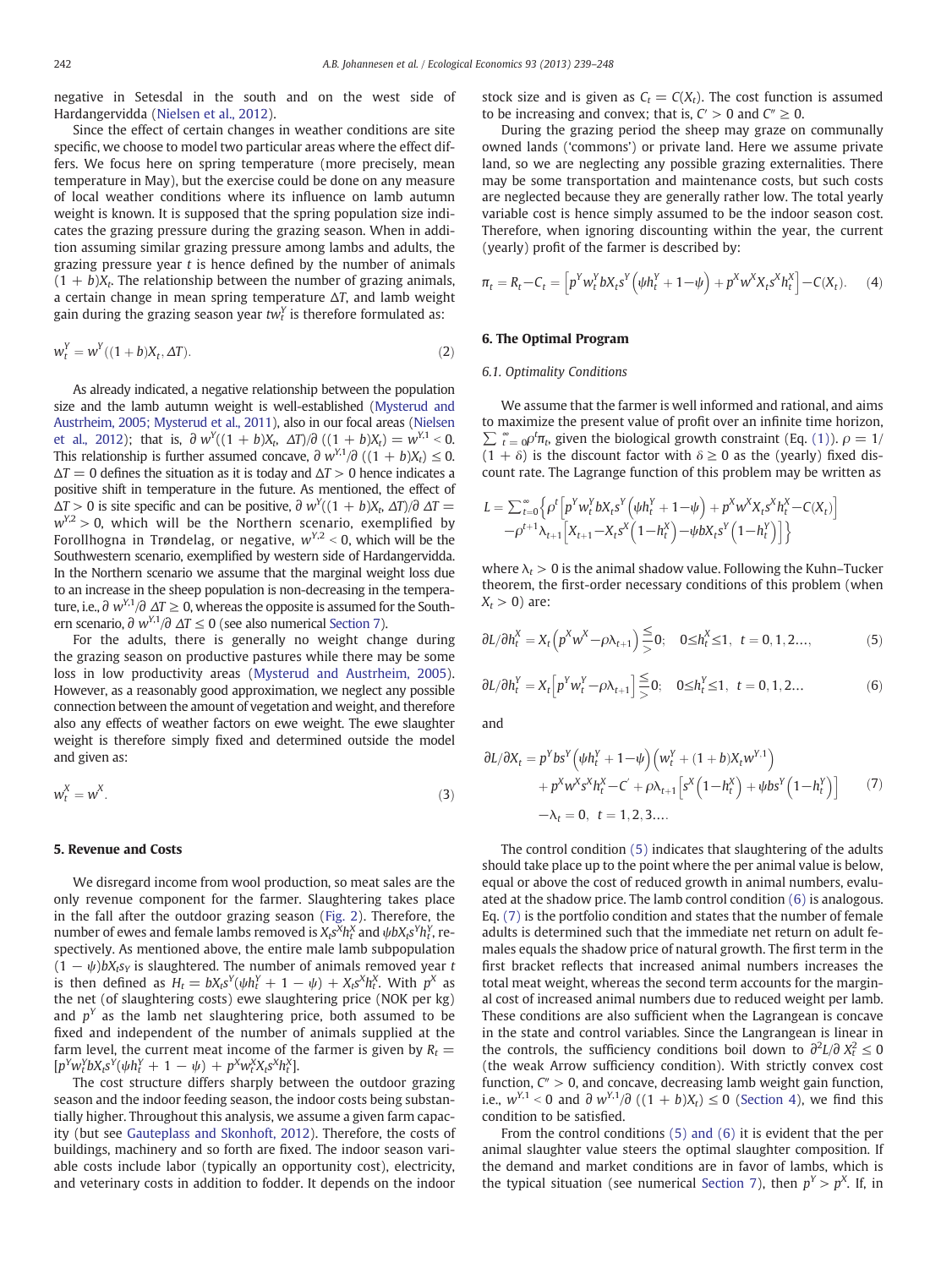<span id="page-4-0"></span>addition, the climatic conditions are favorable and the sheep population level is such that the weight of the lambs  $w_t^Y = w^Y((1 + b)X_t,$  $\Delta T$ ) is 'high', we find that the per animal slaughter value of the lambs will exceed that of the ewes,  $p^{Y}w^{Y}((1 + b)X_t, \Delta T) > p^{X}w^{X}$ . The control conditions then indicate a higher harvesting fraction of the lambs than the ewes. This can be satisfied in three ways: i)  $h_t^Y = 1$  and  $0 < h_t^X < 1$ , ii)  $h_t^Y = 1$  and  $h_t^X = 0$  and iii)  $0 < h_t^Y < 1$  and  $h_t^X=0$ . On the contrary, if the demand conditions are in favor of ewes, the climate conditions are unfavorable, and/or the sheep population level is 'high', so that lamb weight is 'low', then  $p^{X}w^{X} > p^{Y}w^{Y}((1 + b)X_{t}, \Delta T)$ . In this situation a more aggressively harvesting of the adults is optimal, and the control conditions [\(5\)](#page-3-0) [and \(6\)](#page-3-0) can be satisfied either as iv)  $h_t^X = 1$  and  $0 < h_t^Y < 1$ , v)  $h_t^X = 1$  and  $h_t^Y = 0$ , or as vi)  $0 < h_t^X < 1$  and  $h_t^Y = 0$ .

#### 6.2. Steady State Analysis

In a steady state where all variables are constant over time with a 'high' lamb weight and hence  $p^{Y}w^{Y}((1 + b)X, \Delta T) > p^{X}w^{X}$  (the time subscript is omitted when considering steady state), we find the above control conditions to be satisfied only as possibility iii) with  $0 < h<sup>Y</sup> < 1$  and  $h<sup>X</sup> = 0$  because slaughtering all the lambs is not an option in a possible steady state. See Eq. ([1](#page-2-0)′) and [Fig. 3](#page-2-0). A corollary of  $h^X = 0$  is that (female) lamb slaughtering should take place at the highest level compatible with the sheep population equilibrium; that is,  $h^{Y} = 1 - (1 - s^{X})/\psi b s^{Y} < 1.$  Therefore, the optimal slaughtering rate depends on biological conditions only, and such that higher fertility b and higher survival rates indicate that it is beneficial to slaughter a higher fraction of the lambs.

Lambs not slaughtered enter the ewe population next spring. When inserting  $h^X=0$ ,  $h^Y=1-(1-s^X)/(\psi bs^Y)$ , and additionally  $\lambda = p^Y w^Y((1 + b)X, \Delta T)/\rho$  from condition [\(6\)](#page-3-0) into Eq. [\(7\)](#page-3-0) and rearranging, the optimal equilibrium number of animals to be kept during the indoor season is determined by  $p^{Y}(bs^{Y} + s^{X} - 1 - \delta)w^{Y} =$  $C' - p<sup>Y</sup>(bs<sup>Y</sup> + s<sup>X</sup> - 1)(1 + b)Xw<sup>Y,1</sup>$ . The left hand side is the marginal benefit of keeping animals for next season lamb slaughtering net of the discount rate, and reflects that saving an additional animal increases the total number of lambs available for slaughtering next year. The right hand side is the marginal cost of keeping animals for the next season, and equalizes the cost of an additional animal indoor plus the weight loss an additional animal imposes on all lambs. Note that economic as well as biological parameters influence the optimal steady state number of adult animals.

When a higher temperature yields higher lamb weight  $w^{Y,2} > 0$ , we find  $\partial X/\partial \Delta T > 0$  by using the sufficiency conditions and in addition the assumption that the marginal lamb weight loss function is non-decreasing in the temperature effect,  $\frac{\partial w^{Y,1}}{\partial \Delta T} \geq 0$ . Because the steady state harvesting fraction is determined by biological parameters alone, we hence also find that more lambs should be slaughtered. In this case a higher temperature thus represents a 'double dividend' for sheep farmers; it increases the value per lamb slaughtered and increases also the optimal number of lambs slaughtered. In the opposite case when a higher temperature yields lower lamb weight, it will be beneficial for the farmers to reduce the number of sheep. Other comparative static results may also be deduced. For example, with a higher slaughter price the farmer will find it rewarding to keep more animals,  $\partial X/\partial p^Y > 0$ . As the summer stocking rate then also increases, the lamb weight reduces accordingly. The effect of a higher discount rate  $\delta$  is a smaller sheep population and higher lamb value.

In the opposite case of a 'low' lamb weight and more valuable ewes than lambs, the control conditions in a possible steady state can generally be satisfied either as case iv) with  $h^x = 1$  and  $0 \le h^Y \le 1$ , case v) with  $h^X = 1$  and  $h^Y = 0$ , or case vi) with  $0 \le h^X \le 1$  and  $h^Y = 0$ . However, as already indicated, steady state slaughtering of all adults can be ruled out as an option because of the actual demographic parameter values

(numerical Section 7). Therefore case vi) with  $h^X = 1 - (1 - \psi b s^Y)$  $s^X$  < 1 and  $h^Y = 0$  will be the only steady state possibility when adults are more valuable than lambs. That is, (female) lamb slaughtering equals zero whereas adult slaughtering should take place at the highest level compatible with the sustainable sheep population equilibrium cf. Eq. [\(1](#page-2-0)′) and [Fig. 3.](#page-2-0) Also now only biological parameters influence the optimal harvesting rate. When inserting for the optimal steady state slaughtering values into Eq. [\(7\)](#page-3-0) and rearranging, the optimal animal population is now determined by  $p^Y b s^Y (1 - \psi) w^Y + p^X w^X (s^X +$  $\psi b s^Y - (1+\delta)) = C' - p^Y b s^Y (1-\psi)(1+b) X w^{Y,1}.$  The interpretation is similar to the above lamb only slaughtering case, although now animals kept over winter add to future male lamb and adult slaughtering. When a higher temperature yields lower lamb weight, and we in addition assume that  $\frac{\partial w^{Y,1}}{\partial \Delta T} \leq 0$ , we now find that  $\frac{\partial X}{\partial \Delta T} < 0$ . We also find that a higher slaughter price, this time of the ewes, means that it is beneficial for the farmer to increase the sheep population and hence also increase the number of animals slaughtered.

In our example from two mountain ranges in Norway an increase in temperature implies more favorable vegetation growth conditions in the Northern scenario and less favorable vegetation growth conditions in the Southwestern scenario. If all farmers initially face market and climate conditions favoring lamb slaughtering only, then increased temperature will have no impact on the slaughtering composition for farmers in north. However, as demonstrated, the sheep population increases. In south, on the other hand, farmers are less likely to slaughter lambs only when faced with a temperature increase. Furthermore, increased temperature motivates southern farmers to reduce the sheep population.

#### 6.3. The Dynamics

Above some properties of a possible steady state with a constant number of animals through time were studied. As the profit function is linear in the controls, economic theory suggests that harvest should be adjusted such as to lead the population to steady state as fast as possible; that is, Most Rapid Approach Path (MRAP) dynamics, but not necessarily exactly a MRAP-path as two controls are included. Hence, if the initial stocking rate is below the optimal steady state, and the per lamb value is above that of the ewes, it will for sure be no ewe harvesting, but some (small) lamb harvesting such that the optimal control conditions [\(5\) and \(6\)](#page-3-0) are satisfied. On the other hand, if the initial stock is above the steady state and still with the per lamb value above that of the ewes, the stock should be slaughtered down to the optimal state level as fast as possible. This strategy may include slaughtering all lambs as well as some ewe slaughtering, or it may include a high lamb slaughtering while no ewe slaughtering. The steady state may be reached the first year, but it can also take a somewhat longer time. The complexity of analyzing the approach paths in multi-dimensional models is exemplified by the predator — prey model of [Mesteron-Gibbons \(1996\).](#page-9-0) The dynamics is further considered in the numerical Section 7.

#### 7. Numerical Results

#### 7.1. Data and Specific Functional Forms

We now present some numerical results. The sheep biological data are based on a large set of observations from Norwegian sheep farming, and the baseline parameter values are shown in [Table 1](#page-5-0). The ewe weight is set to 30 (kg/animal) with a meat market slaughter value of 35 (NOK/kg). Therefore, the fixed ewe slaughter value is  $p^x w^x =$  $35 \cdot 30 = 1050$  (NOK/animal). The lamb meat value is  $p^Y = 60$ (NOK/kg). We assume a strictly concave maintenance cost function,  $C(X_t) = (c/2)X_t^2$ , with  $c = 10$  (NOK/animal<sup>2</sup>).

As already indicated, several aspects of climate conditions have been shown to affect lamb weights in autumn [\(Nielsen et al., 2012](#page-9-0)).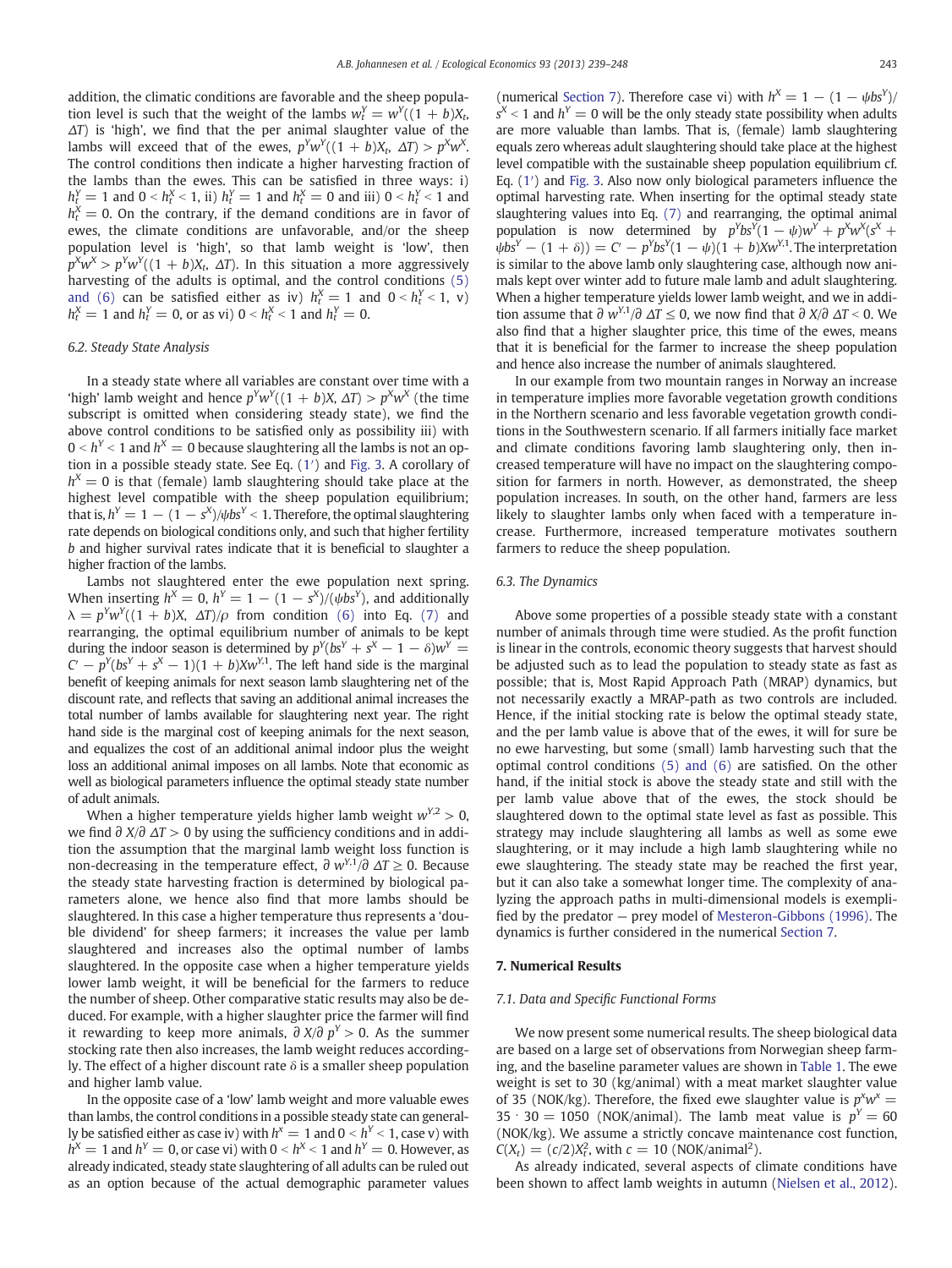<span id="page-5-0"></span>

| Table 1                                           |  |  |
|---------------------------------------------------|--|--|
| Baseline ecological and economic parameter values |  |  |

| Parameter | Parameter description                          | Value                                      | Source                             |
|-----------|------------------------------------------------|--------------------------------------------|------------------------------------|
|           | Natural survival fraction lamb                 | 0.91                                       | Mysterud et al. (2002)             |
|           | Natural survival fraction ewe                  | 0.95                                       | Mysterud et al. (2002)             |
|           | Fertility rate                                 | $1.53$ (lamb/ewe)                          | Mysterud et al. (2002)             |
|           | Proportion of female lambs                     | 0.50                                       | Mysterud et al. (2002)             |
|           | Interaction term lamb weight function          | 22 (kg/animal)                             | Mysterud and Austrheim (2005)      |
|           | Slope term lamb weight function, stocking rate | $0.01$ (kg/animal <sup>2</sup> )           | Derived from Nielsen et al. (2012) |
| $k^2$     | Shift term lamb weight function, temperature   | $0.37$ ((kg/animal)/ $^{\circ}$ C) (North) | Nielsen et al. (2012)              |
|           |                                                | $-0.69$ ((kg/animal)/°C) (Southwest)       |                                    |
| $w^x$     | Adult (ewe) slaughter weight                   | 30 (kg/animal)                             | Skonhoft et al. (2010)             |
|           | Adult (ewe) slaughter price                    | 35 (NOK/kg)                                | Skonhoft et al. (2010)             |
|           | Lamb slaughter price                           | 60 (NOK/kg)                                | Skonhoft et al. (2010)             |
|           | Cost coefficient                               | $10$ (NOK/animal <sup>2</sup> )            | Calibrated (scales the farm size)  |
|           | Discount rate                                  | 0.03                                       | Assumption                         |

Table note: Exchange rate: 1 Euro  $= 7.50$  NOK (Aug. 2012).

We use mean temperature in spring as the projection for the climate variable because it is spatially more synchronous as compared to e.g. precipitation and that the temperature change is expected to be larger in spring than in summer ([Christensen et al., 2007; Hanssen-Bauer](#page-9-0) [et al., 2003](#page-9-0)). Predicted future changes in climate conditions are based on output from global climate models (e.g. [Christensen et al., 2007](#page-9-0)). The simulated annual mean warming from 1980 to 1999 to 2080 to 2099 in Northern Europe varies from 2.3 °C to 5.3 °C, with the largest warming occurring in winter ([Christensen et al., 2007](#page-9-0)). These models are, however, rather imprecise in predicting exact changes in e.g. seasonal average temperatures in particular areas. A few attempts have been made to down scale global climate projections to Norwegian conditions (e.g., [Benestad, 2011; Hanssen-Bauer et al., 2003\)](#page-9-0). These studies estimated mean spring temperature to increase approximately 1 °C in the period 2030–2049 as compared to the period 1980– 1999. They found no significant difference in temperature increase between the two areas included in our study.

As discussed, we focus on two mountain ranges; the Northern and the Southwestern areas (see [Fig. 1\)](#page-1-0), where increased spring temperature has been shown to have a positive and negative effect, respectively, on lamb autumn weight. In the baseline calculations with no climate change and  $\Delta T = 0$  °C, the lamb slaughter weight function [\(2\)](#page-3-0) is specified linear as  $w_t^Y = w^Y((1 + b)X_t, 0) = k^0$  $k^1(1 + b)X_t$  with  $k^0 = 22$  (kg/animal) and  $k^1 = 0.01$  (kg/animal<sup>2</sup>). Accordingly, with a number of grazing animals of, say,  $(1 + b)X_t =$ 250, we find  $w_t^Y = 22 - 0.01 \cdot 250 = 19.50$  (kg/animal) and  $p^Yw_t^Y = 60 \cdot 19.50 = 1$ , 170 (NOK/animal) and therefore a substantial higher slaughter value of the lambs than the ewes (see above). With climate change we assume a uniform shift of the weigh function such that Eq. [\(2\)](#page-3-0) now reads  $w_t^Y = w^Y((1 + b)X_t,$  $\Delta T$ ) =  $k^0 - k^1(1 + b)X_t + k^2\Delta T$ . Under this assumption climate change thus has no effect on the marginal weight–stock relationship,  $\partial w^{Y,1}/\partial \Delta T = 0$ . This simple shift is not necessarily realistic as climate effects might be stronger at higher stock levels (additive effects). We do, however, find it as a reasonable simplification.

[Nielsen et al. \(2012\)](#page-9-0) found that for an increase in average spring temperature of 1 °C ( $\Delta T = 1$ ) the average lamb autumn weight would increase with 0.37 kg in the north and decrease with 0.69 kg in southwest. Though they modeled lamb autumn body mass, we use the same estimates to illustrate the effects on lamb slaughter weight. That is,  $k^2$  is assumed to be 0.37 and  $-0.69$  ((kg/animal)/°C) in the Northern and Southwestern scenario, respectively. However, we still only model the current conditions as compared to a down scaled projected climate change scenario expected to represent climate conditions in 2050. A more realistic approach would have been to use a dynamic  $\Delta T$  representing a continuous change in temperature over time. We do not however, find this to be necessary to illustrate the potential effects of future climate change on the economy of the sheep farming.

In the following, we first calculate the optimal management policy for the baseline parameter values, including no climate change. We then study the effects of climate change through temperature shifts given as  $\Delta T$  equal to 3 °C in addition to1 °C, as well as changes in some of the key parameter values like the discount rate and the meat prices.

#### 7.2. Results

We start with presenting the basic dynamic results. While we solve the model for a long time horizon (50 years), we only report the results for the first 35 years. This long time horizon ensures that the reported solutions will be numerically indistinguishable from the infinite horizon solution over the reported period of 35 years. As already indicated, because the profit function is linear in the controls, MRAP dynamics, but not necessarily exactly a MRAP-path, is supposed to describe the optimal transitional dynamics. Fig. 4 seems partly to confirm this where the steady state stock size approaches the steady state value of 123 animals after about 3 years with the baseline parameter values and where the discount rate is 3%,  $\delta =$ 0.03. During the transitional phase, as well as in the steady state, the value per lamb exceeds the value per adult. In the first year, all lambs are slaughtered before it is gradually reduced to its optimal steady state harvesting rate of  $h^Y = 1 - (1 - s^X) / (\psi b s^Y) = 0.93$ . See also [Table 2.](#page-6-0) No ewes are slaughtered. Not surprisingly, we find that increasing the discount rate results in progressively smaller populations with corresponding higher harvesting rates of lambs during the transitional phase, but still no ewes slaughtered, while the dynamics do not change qualitatively. We have also studied the effects of changing initial stock size, and all the time we find that the stock size and harvest approach the same steady state (ergodic dynamics).



Fig. 4. Stock dynamics  $X_t$  for different discount rate values. Baseline parameter values and  $\Delta T = 0$ .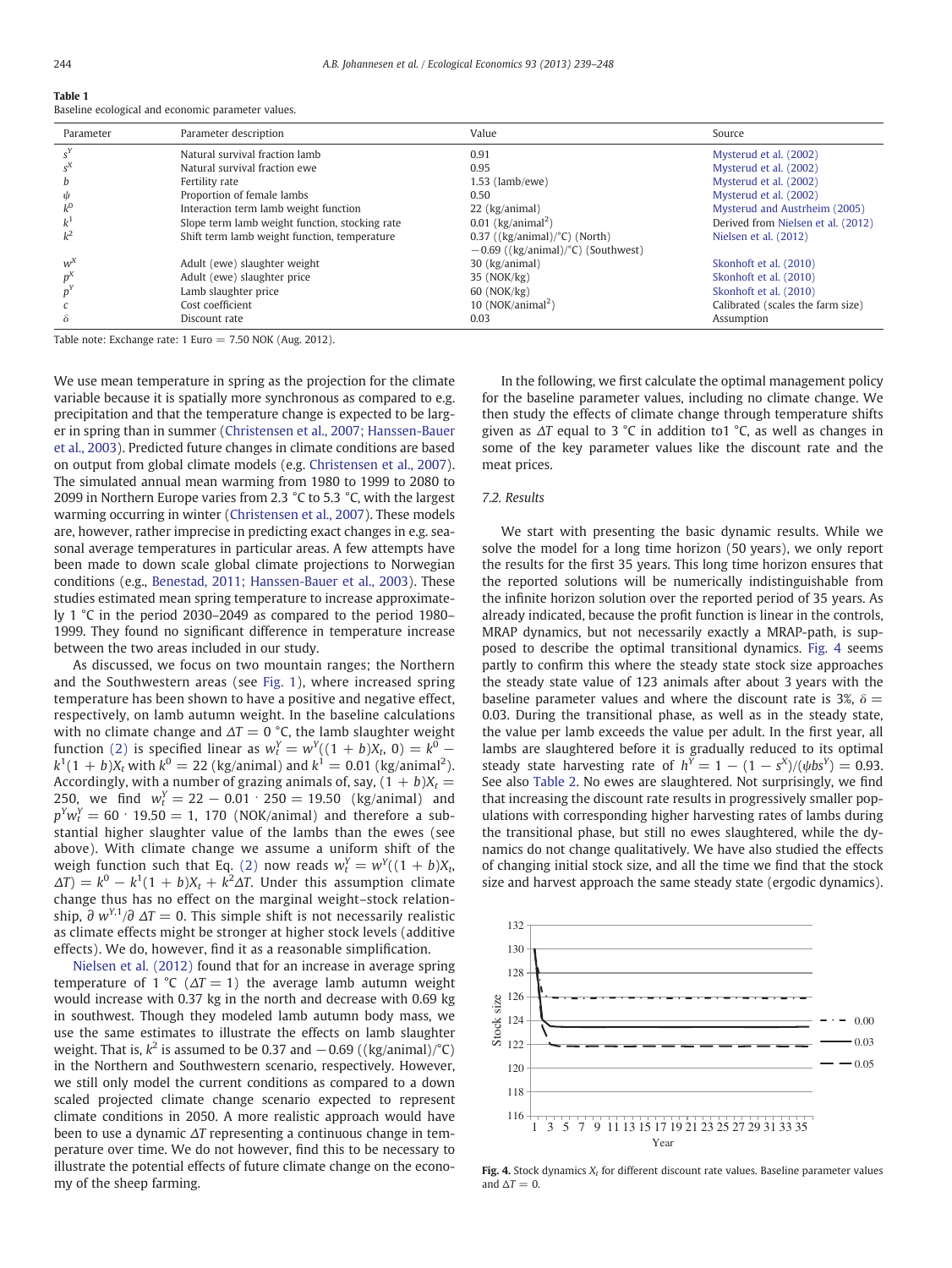<span id="page-6-0"></span>

| Table 2 |  |                                             |
|---------|--|---------------------------------------------|
|         |  | Steady state results. Changing temperature. |

| Case                         | $\Delta T$ ( $\degree$ | Winter stock X | # animals slaughtered | Slaughter rate ewes $h^X$ | Slaughter rate lambs $h^Y$ | Lamb weight $wY$ | Yearly profit $\pi$ (NOK) |
|------------------------------|------------------------|----------------|-----------------------|---------------------------|----------------------------|------------------|---------------------------|
| <b>Baseline</b> <sup>a</sup> |                        | 123            | 165                   | 0.00                      | 0.93                       | 18.88            | 111,483                   |
|                              |                        | 126            | 169                   | 0.00                      | 0.93                       | 19.19            | 115,267                   |
| North                        |                        | 130            | 175                   | 0.00                      | 0.93                       | 19.83            | 123,014                   |
|                              |                        | 120            | 161                   | 0.00                      | 0.93                       | 18.28            | 104,596                   |
| Southwest                    |                        | 122            | 164                   | 0.68                      | 0.00                       | 16.84            | 94,176                    |

<sup>a</sup> See [Table 1](#page-5-0) for baseline parameter values.

Next we study the effect of climate changes exemplified by an increase in mean spring temperature. Table 2 reports steady state animal numbers and profit for the different temperature increase shifts. Consider first the Northern scenario where a higher temperature increases the lamb weight and is profitable for the farmer. Increased weight shifts up the net income of lamb slaughtering for a fixed stock size. At the same time, higher weight and hence higher slaughter value means that it is beneficial for the farmer to keep more animals. This imposes an additional positive effect on farm profitability. At a temperature increase of 1 °C, the direct effect of increased weight (from 18.88 kg to 19.25 kg) adds 3663 NOK to the yearly gross slaughtering income, while the indirect effect due to the increased stock size and taking into account the corresponding reduction in lamb weight adds additional 4012 NOK. See Fig. 5. Thus, as indicated, increased temperature represents a 'double dividend' for the sheep farmer, and the indirect economic effect of the increased stocking rate is stronger than the direct effect. The net effect and hence the total effect on yearly profit as reported in Table 2 is, however, dampened due to increased maintenance cost following the higher number of animals and reads about 3% (115,267 NOK vs. 111,483 NOK). At a temperature increase of 3 °C, we also find that the indirect effect exceeds the direct effect, and the total effect is now about 10% (123,014 NOK vs. 111,483).

The Southwestern scenario where increased temperature affects the lamb weight negatively is then considered. The low temperature increase of 1 °C reduces the lamb weight but not sufficient to give a smaller per animal value of the lambs than that of the ewes. Therefore, the optimal steady state slaughtering composition is unchanged. However, the gross slaughtering income reduces due to the direct negative effect of reduced lamb weight and the indirect negative effect working through a smaller stock size. With a temperature increase of 1 °C, the direct effect of reduced weight (from 18.88 kg to 18.19 kg) reduces the yearly farm gross income by 6831 NOK. In addition, the indirect effect on gross slaughtering income working through a smaller stock size, which dampens the direct effect on



Fig. 5. The lamb weight-stock size relationship for different temperature changes,  $\Delta T = 0$  and  $\Delta T = 1$ . The Northern scenario.

weights, reduces the yearly gross income further by 3662 NOK. Therefore, also in this Southwestern scenario the indirect effect is strong. The total negative effect on yearly profit as reported in Table 2 is, however, smaller due to reduced maintenance cost, and represent a reduction close to 7% (104,596 NOK vs. 111,483 NOK). A further increase in the temperature may drive the slaughtering value per lamb below that of the ewes and hence shift the optimal steady state slaughtering composition from lamb slaughtering only to adult slaughtering only. Table 2 shows that this happens when  $\Delta T$  is 3 °C. Thus, in this case the less favorable vegetation growth conditions mean that the lamb slaughter weight reduces such that we find that  $p^Y w^Y = 60 \cdot 16.84 = 1$ ,  $010 < p^x w^x = 35 \cdot 30 = 1$ , 050 (NOK/animal). The total negative effect is now about 16% (94,176 NOK vs. 111,483).

The results in Table 2 indicate that temperature changes have crucial spatial effects. This is clearly indicated when we compare our two equally sized farms located in the two areas where lamb weights (or productivity) are affected in an opposite manner, the farmer that benefits from high productivity (Northern scenario) will find it rewarding to keep significantly more animals than the other one (Southwestern scenario). In case of a 1 °C temperature increase, the farmer that gains from climate change will earn some 10% higher profit per year than the farmer located in the negatively affected area (115,267 NOK in North vs. 104,596 NOK in Southwest). With an even higher temperature change the profit discrepancy increases further, and with 3 °C the difference becomes about 30% (123,014 NOK in North vs. 94,176 NOK in Southwest).

As pointed out by one of the referees, it is also possible to assess analytically the changing stock sizes. With a quadratic cost function and a linear lamb weight function, the number of animals to be kept during the indoor season when lamb slaughtering is optimal reads  $p^{Y}(bs^{Y} + s^{X} - 1 - \delta)(k^{0} - k^{1}(1 + b)X + k^{2}\Delta T) = cX - p^{Y}$  (bs<sup>Y</sup> +  $s^X - 1$ )(1 + b)Xk<sup>1</sup> [\(Section 6.2\)](#page-4-0). After some small rearrangements, we find that the stock size as a function of temperature change becomes  $X(\Delta T) = p^{Y}(bs^{Y} + s^{X} - 1 - \delta)(k^{0} + k^{2}\Delta T)/[c + p^{Y}(bs^{Y} +$  $s^X - 1)k^1(1 + b) + p^Y(bs^Y + s^X - 1 - \delta)k^1(1 + b)$ ]. Therefore, the relative change in the stock size according to a temperature change may be written as  $[X(\Delta T) - X(0)]/X(0) = (k^2/k^0)\Delta T$ . In the Northern scenario with  $\Delta T$  equal to 1 °C, we then find that  $[X(\Delta T) - X(0)]/X(0) = 0.37/$  $22 = 0.017$ , or 1.7%, while the Southwestern scenario yields  $-0.69/$  $22 = -0.031$ , or  $-3.1\%$ . Due to rounding errors the changes reported in Table 2 differ somewhat from these numbers.

#### 7.3. Sensitivity Analysis

[Table 3](#page-7-0) reports some steady state sensitivity results. First, we study the effects of reducing the discount rate. Ignoring discounting and  $\delta = 0$ without any temperature change has no impact on the steady state slaughtering composition and hence, no impact on the slaughtering rates which are determined by biological factors only. However, as also seen in [Fig. 4,](#page-5-0) the farmer will find it beneficial to keep more animals. The profit also increases compared to the baseline scenario of positive discounting. This effect is well known as the steady state solution of present value profit maximizing with zero discounting coincides with the solution of maximizing current profit in biological equilibrium. Ignoring discounting with higher temperature has the same qualitative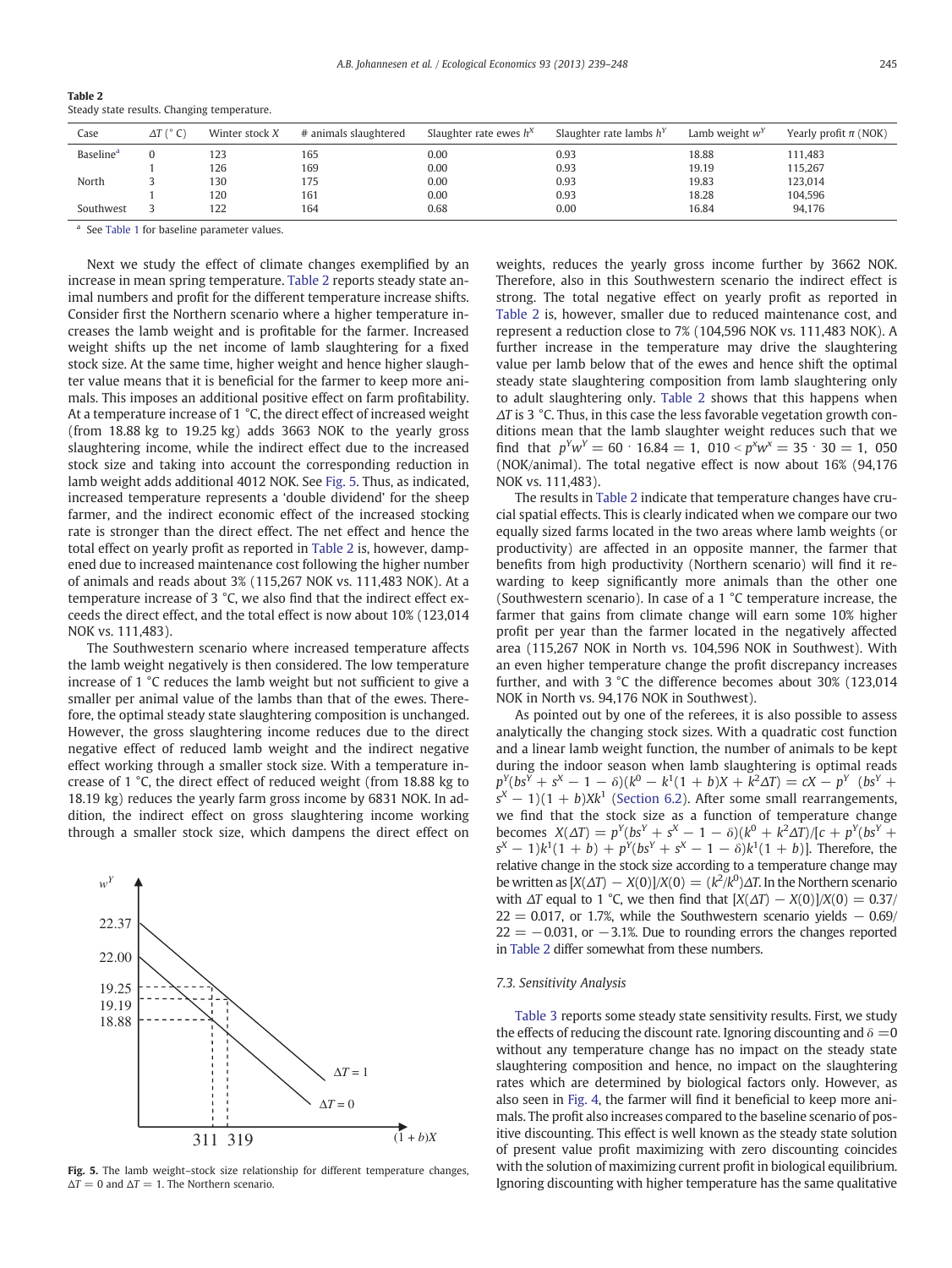#### <span id="page-7-0"></span>Table 3

Steady state sensitivity results. Changing economic and biological conditions.

|                              |                | Winter stock X | # animals<br>slaughtered | $h^X$ | $h^Y$ | $W^Y$ | Yearly profit $\pi$<br>(NOK) |
|------------------------------|----------------|----------------|--------------------------|-------|-------|-------|------------------------------|
| <b>Baseline</b> <sup>a</sup> |                | 123            | 165                      | 0.00  | 0.93  | 18.88 | 111,483                      |
| North                        |                |                |                          |       |       |       |                              |
| $\delta = 0.0$               | $\Delta T = 0$ | 126            | 169                      | 0.00  | 0.93  | 18.82 | 111,520                      |
|                              | $\Delta T = 1$ | 128            | 172                      | 0.00  | 0.93  | 19.13 | 115,304                      |
|                              | $\Delta T = 3$ | 132            | 177                      | 0.00  | 0.93  | 19.76 | 123,058                      |
| $P^{Y} = 70$                 | $\Delta T = 0$ | 137            | 184                      | 0.00  | 0.93  | 18.52 | 144,760                      |
|                              | $\Delta T = 1$ | 140            | 188                      | 0.00  | 0.93  | 18.83 | 149,659                      |
|                              | $\Delta T = 3$ | 144            | 193                      | 0.00  | 0.93  | 19.46 | 159,772                      |
| $P^{X} = 40$                 | $\Delta T = 0$ | 137            | 184                      | 0.68  | 0.00  | 18.54 | 118,430                      |
|                              | $\Delta T = 1$ | 138            | 185                      | 0.68  | 0.00  | 18.87 | 120,590                      |
|                              | $\Delta T = 3$ | 141            | 189                      | 0.68  | 0.00  | 19.55 | 125,011                      |
| $k^1 = 0.005$                | $\Delta T = 0$ | 144            | 191                      | 0.00  | 0.93  | 20.18 | 130,348                      |
|                              | $\Delta T = 1$ | 147            | 195                      | 0.00  | 0.93  | 20.52 | 134,773                      |
|                              | $\Delta T = 3$ | 151            | 201                      | 0.00  | 0.93  | 21.19 | 143,816                      |
| $k^1 = 0.015$                | $\Delta T = 0$ | 108            | 144                      | 0.00  | 0.93  | 17.90 | 97,371                       |
|                              | $\Delta T = 1$ | 110            | 146                      | 0.00  | 0.93  | 18.20 | 100,692                      |
|                              | $\Delta T = 3$ | 113            | 150                      | 0.00  | 0.93  | 18.81 | 107,442                      |
| Southwest                    |                |                |                          |       |       |       |                              |
| $\delta = 0.0$               | $\Delta T = 0$ | 126            | 169                      | 0.00  | 0.93  | 18.82 | 111,520                      |
|                              | $\Delta T = 1$ | 122            | 164                      | 0.00  | 0.93  | 18.23 | 104,611                      |
|                              | $\Delta T = 3$ | 125            | 168                      | 0.68  | 0.00  | 16.77 | 94,262                       |
| $P^{Y} = 70$                 | $\Delta T = 0$ | 137            | 184                      | 0.00  | 0.93  | 18.52 | 144,760                      |
|                              | $\Delta T = 1$ | 133            | 179                      | 0.00  | 0.93  | 17.94 | 135,824                      |
|                              | $\Delta T = 3$ | 125            | 168                      | 0.00  | 0.93  | 16.79 | 118,803                      |
| $P^{X} = 40$                 | $\Delta T = 0$ | 137            | 184                      | 0.68  | 0.00  | 18.54 | 118,430                      |
|                              | $\Delta T = 1$ | 135            | 181                      | 0.68  | 0.00  | 17.91 | 114,442                      |
|                              | $\Delta T = 3$ | 130            | 174                      | 0.68  | 0.00  | 16.65 | 106,663                      |
| $k^1 = 0.005$                | $\Delta T = 0$ | 144            | 191                      | 0.00  | 0.93  | 20.18 | 130,348                      |
|                              | $\Delta T = 1$ | 140            | 186                      | 0.00  | 0.93  | 19.54 | 122,280                      |
|                              | $\Delta T = 3$ | 131            | 174                      | 0.00  | 0.93  | 18.28 | 106,986                      |
| $k^1 = 0.015$                | $\Delta T = 0$ | 108            | 144                      | 0.00  | 0.93  | 17.90 | 97,371                       |
|                              | $\Delta T = 1$ | 117            | 157                      | 0.68  | 0.00  | 16.88 | 93,400                       |
|                              | $\Delta T = 3$ | 112            | 150                      | 0.68  | 0.00  | 15.68 | 86,638                       |

<sup>a</sup> See [Table 1](#page-5-0) for baseline parameter values.

effects as with discounting. For both levels of temperature change, it is beneficial to keep more animals in North as well as in Southwest. Increasing the lamb slaughter price to  $p<sup>Y</sup> = 70$  (NOK/kg), has no impact on the steady state slaughtering composition compared to the baseline scenario. However, as also indicated [\(Section 6\)](#page-3-0), a higher lamb meat value increases the marginal benefit of saving animals for next season and hence, the animal stock increases. Because higher temperature increases the value of lambs through increased weight in the Northern scenario, the impacts on population size and profit are strengthened in this area with  $\Delta T > 0$ . The opposite occurs in Southwest where increased temperature dampens the impact of a higher lamb meat price. The spatial effects of temperature changes are of more or less similar strength compared to the baseline lamb price. Table 3 also demonstrates the effects of increasing the ewe slaughter value, and for  $p^X =$ 40 (NOK/kg) it is beneficial for farmers in both areas to change the slaughter strategy and only slaughter ewes. This strategy is even beneficial with  $\Delta T = 3$  (°C) in the Northern scenario because  $p^{X}w^{X} =$  $40 \cdot 30 > p^{Y}w^{Y} = 60 \cdot 19.55$ . The spatial effect of increased temperature now reduces because only ewe slaughtering becomes beneficial and the slaughter value of this animal category is not related to temperature changes.

Finally, Table 3 reports some steady state effects when changing the lamb weight–grazing density relationship. Not surprisingly, with  $k<sup>1</sup> = 0.005$  (kg/animal) and making this relationship less sensitive, the optimal lamb slaughter weights increase compared to the baseline value of  $k^1 = 0.01$ , and are accompanied by more animals and higher profits. The spatial effects of changing temperature are more or less similar as with the baseline parameter values. With  $k^1 =$ 0.015 and making the lamb weight more sensitive to stock changes, the optimal slaughter weight and profit reduce compared to the baseline scenario. However, the spatial effect of increased temperature is still significant. At the 1 °C change the profit of the farmer in the Northern scenario is about 8% higher than that of the farmer in the Southwestern scenario (100,692 NOK in North compared to 93,400 NOK in Southwest) while the difference with 3 °C temperature increase is 24% (107,442 NOK in North compared to 86,638 NOK in Southwest).

#### 8. Concluding Remarks

This paper has analyzed the economics of sheep farming under future climate change scenarios in a two stage model of lambs and adult females (ewes). The analysis is at the farm level in a Nordic context with a crucial distinction between the outdoor grazing season and the winter indoor feeding season. The farmer is assumed to be 'rational' and well informed, and aims to find the number of animals slaughtered that maximize present value profit. The outdoor grazing season makes the autumn weight of the lambs subject to changes in environmental conditions and possible climate change effects. Several aspects of climate conditions have been shown to affect lamb weights in autumn [\(Nielsen et al., 2012\)](#page-9-0), and we used mean temperature in spring as the future projections for the climate variable. According to IPCC, the simulated annual mean warming from 1980 to 1999 to 2080 to 2099 in Northern Europe varies from 2.3 °C to 5.3 °C ([Christensen et al., 2007\)](#page-9-0), while downscaling have indicated an increase of  $\sim$ 1 °C in spring temperature in our focal areas [\(Benestad, 2011; Hanssen-Bauer et al., 2003\)](#page-9-0). In our modeling we focused on spring temperature increases in the range of 1 °C to 3 °C.

In this two-stage model of lambs and ewes, the steady state harvesting decision is basically shaped by economic and climate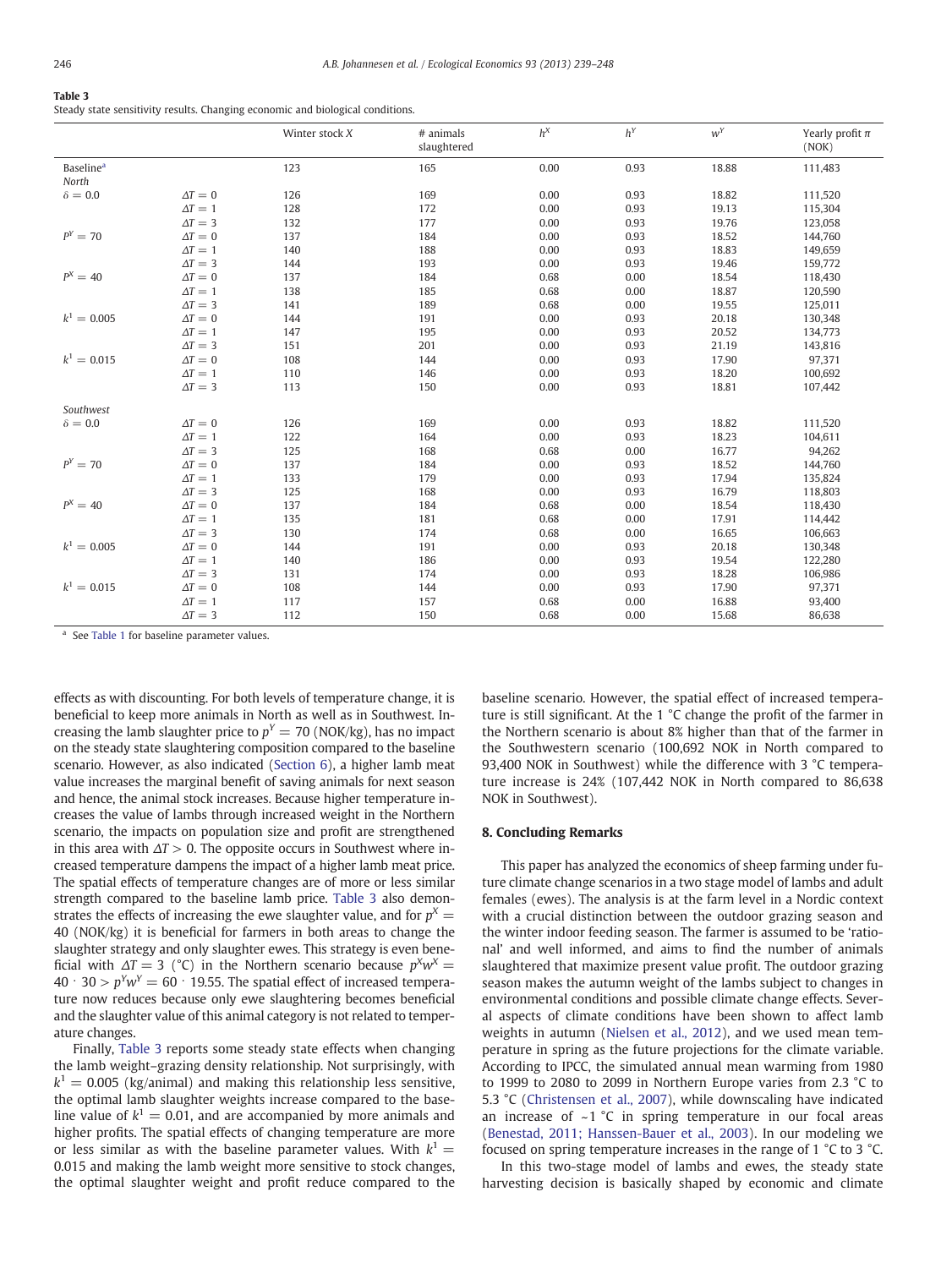<span id="page-8-0"></span>factors. For the given price and climate conditions with more valuable lambs than ewes, lamb only slaughtering at the highest possible level represents the optimal steady state harvesting strategy. On the other hand, the optimal lamb slaughter fraction is determined by sheep biological factors alone. The reason for this sharp distinction between the effects of economic and biological forces is the lack of any density-dependent factors regulating sheep population growth.

We find that higher temperature represents a 'double dividend' for the farmer experiencing increased lamb weight; it increases both the slaughter value per animal and the number of lambs the farmer will find it beneficial to slaughter. Both the direct effect, represented by the increased lamb weight and higher slaughter value, and the indirect effect, working through increased number of animals slaughtered, may contribute significantly to increased profitability for the farmer. The numerical illustrations also indicate that shifting temperature has crucial spatial effects. For example, when comparing two equally sized farms located in areas in which temperature affect lamb weight in different directions, the farmer that benefits from higher temperature will find it rewarding to keep a higher stocking rate than the other one. The farmer experiencing increased lamb weight will receive substantial higher economic benefits as well. At a realistic temperature increase of 1 °C the farmer benefiting from increased lamb weight will earn some 10% higher profit than the farmer facing reduced lamb weight with our baseline parameter values. With 3 °C increase, the profit gain increases to 30%. The spatial effect of increased temperature is of less importance when adult slaughter is optimal.

#### Acknowledgments

We thank two reviewers for constructive comments on earlier drafts. Thanks also to Atle Mysterud Biological Department, University of Oslo for initiating this research.

#### Appendix A. Uncertainty and Risk Aversion

Eq. [\(2\)](#page-3-0) in the main text indicates that lamb weight can be predicted exactly from the current stocking rate and climate conditions. However, these changes are in fact partly random to the farmer, and in this Appendix it is shown how uncertainty and risk aversion may affect the optimal slaughtering composition and the animal stock. Therefore, we now specify the lamb weight as stochastic:

$$
w_t^Y = w^Y((1+b)X_t, \Delta T, \varepsilon_t)
$$
\n(A1)

where  $\varepsilon_t$  is a stochastic variable, assumed to be independent and identically distributed (i.i.d.) over time with mean zero and variance  $\sigma^2$ .

It can be verified that uncertainty together with the assumption of risk neutrality yields the same solution as in [Section 6.](#page-3-0) We therefore solve the model by assuming that the optimizing farmer is risk averse. That is, we assume that farmer utility increases with the current profit at a decreasing rate, i.e.,  $U'(\pi_t) > 0$  and  $U''(\pi_t) < 0$ . Under risk aversion, the farmer now aims to maximize expected present value utility over an infinite time horizon,  $E_0(\sum_{t=0}^{\infty}\!\!\rho^tU(\pi_t)),$  given the biological constraint (Eq.  $(1)$ ) and Eqs.  $(A1)$  and  $(3)$ .  $E_0$  is expectation given information at time 0. The Lagrange function of this problem may be written as

$$
L = E_0 \left[ \frac{\sum_{t=0}^{\infty} \left\{ \rho^t U \left[ p^V \left[ w^V((1+b)X_t, \Delta T, \varepsilon_t) \right] \right. bX_t s^V \left( \psi h_t^V + 1 - \psi \right) + p^X w^X X_t s^X h_t^X - C(X_t) \right]}{-\rho^{t+1} \lambda_{t+1} \left[ X_{t+1} - X_t s^X \left( 1 - h_t^X \right) - \psi bX_t s^V \left( 1 - h_t^Y \right) \right] \right\}.
$$

The first order conditions are now given by:

$$
\frac{\partial L}{\partial h_t^X} = X_t \Big[ E_t \Big[ U'(\pi_t) \Big] p^X w^X - \rho \lambda_{t+1} \Big] \frac{\le}{>} 0; \ \ \in 0 \le h_t^X \le 1, \tag{A2}
$$
\n
$$
t = 0, 1, 2, \dots,
$$

$$
\frac{\partial L}{\partial h_t^Y} = X_t \Big[ E_t \Big[ U'(\pi_t) w^Y((1+b)X_t, \Delta T, \varepsilon_t) \Big] p^Y - \rho \lambda_{t+1} \Big] \frac{\le}{>} 0; \ \ \in 0 \le h_t^Y \le 1, t = 0, 1, 2..., \tag{A3}
$$

and

$$
\partial L/\partial X_t = p^Y b s^Y \left( \psi h_t^Y + 1 - \psi \right) \left\{ E_t \left[ U'(\pi_t) w^Y((1+b)X_t, \Delta T, \varepsilon_t) \right] + (1+b) X_t \left( \partial w^Y / \partial X_t \right) E_t \left[ U'(\pi_t) \right] \right\} + p^X w^X s^X h_t^X E_t \left[ U'(\pi_t) \right]_{(AA)} - C'(X_t) E_t \left[ U'(\pi_t) \right] + \rho \lambda_{t+1} \left[ s^X \left( 1 - h_t^X \right) + \psi b s^Y \left( 1 - h_t^Y \right) \right] - \lambda_t = 0; \quad t = 1, 2, 3, ...
$$

It is assumed that the weather conditions at time t are known when  $h_t^Y$  and  $h_t^X$  are determined. Therefore, the expectation operator in  $(A2)$ – $(A4)$  at period t is  $E_t$ . The control conditions  $(A2)$ and (A3) can be given similar interpretations as the control conditions [\(5\) and \(6\)](#page-3-0) in the main text, except that the marginal gain now is represented by expected values. Eq. (A4) states that the population size is determined such that the immediate expected marginal utility of ewes equals the shadow price of natural growth.

We only look at the steady state solution in this Appendix. The first term in the bracket in Eq. (A3) may be rewritten as  $p^{Y}[E[U(\pi)] \cdot E$  $[w<sup>Y</sup>((1 + b)X, \Delta T, \varepsilon)] + cov(U'(\pi), w<sup>Y</sup>((1 + b)X, \Delta T, \varepsilon))$ . The covariance term is negative as higher lamb weight, and hence higher profit, yields reduced marginal utility for the risk adverse farmer. The expected marginal utility of lamb slaughtering is therefore smaller the larger absolute value of the covariance term. When combining this expression with Eq. (A2), we find that the farmer in the presence of uncertainty will slaughter a higher fraction of lambs than ewes suggested that  $p<sup>Y</sup>E$  $[w^{Y}((1 + b)X, \Delta T, \varepsilon))] - p^{X}w^{X} > -\text{cov}(U'(\pi), w^{Y}((1 + b)X, \Delta T,$  $\varepsilon$ ))/E[U'( $\pi$ )] > 0. That is, with risk attached to lamb weight, the expected slaughtering value per lamb should exceed the slaughtering value per adult by more than required in the deterministic case for a higher fraction of lamb slaughtering to be optimal. More precisely, the difference in the expected slaughtering values should exceed the absolute value of the covariance term divided by the expected marginal utility of income, i.e., the sensitivity rate of the marginal utility to lamb weight changes. If this condition is fulfilled, a higher harvesting rate of lambs than adults can only be satisfied as the above case iii) in the main text [Section 6](#page-3-0) with  $0 < h<sup>Y</sup> < 1$  and  $h<sup>X</sup> = 0$  because slaughtering all the lambs is not a possible option at steady state. Hence, as in the deterministic case, optimal slaughtering rate then equals  $h^{Y} = 1 - (1 - s^{X})/4b^{Y} < 1$ . However, with uncertainty, the likelihood for lamb slaughtering only to be optimal is smaller.

When inserting  $h^X = 0$ ,  $h^Y = 1 - (1 - s^X)/\psi$ bs<sup>Y</sup>, and  $\lambda = E[U(\pi)]$  $w^{Y}((1 + b)X, \Delta T, \varepsilon)/\rho$  from (A2) into (A3), inserting the covariance, and rearranging, the optimal number of animals is determined through  $p^{Y}(bs^{Y} + s^{X} - 1 - \delta)[E[w^{Y}((1 + b)X, \Delta T, \varepsilon)] + cov(U'(\pi), w^{Y}((1 + b))$ X, ΔT, ε))/E[U' (π)]] = C'(X) – p<sup>Y</sup>(bs<sup>Y</sup> + s<sup>X</sup> – 1)(1 + b)X(∂ w<sup>Y</sup>/∂ X). The left hand side is the expected marginal benefit of keeping lambs for next season slaughtering net of the discount rate. The right hand side is the marginal cost of saving animals for the next season when taking the weight loss of lambs into account. Consequently, a larger covariance (in absolute value) reduces the expected marginal benefit of keeping animals for the next season relatively to the marginal cost, and hence, reduces the optimal number of animals. That is, the more sensitive the marginal utility of income is to lamb weight changes, the smaller is the optimal sheep stock.

The other cases with a higher slaughter value of the ewes than that of the expected value of the lambs can be analyzed in a parallel manner.